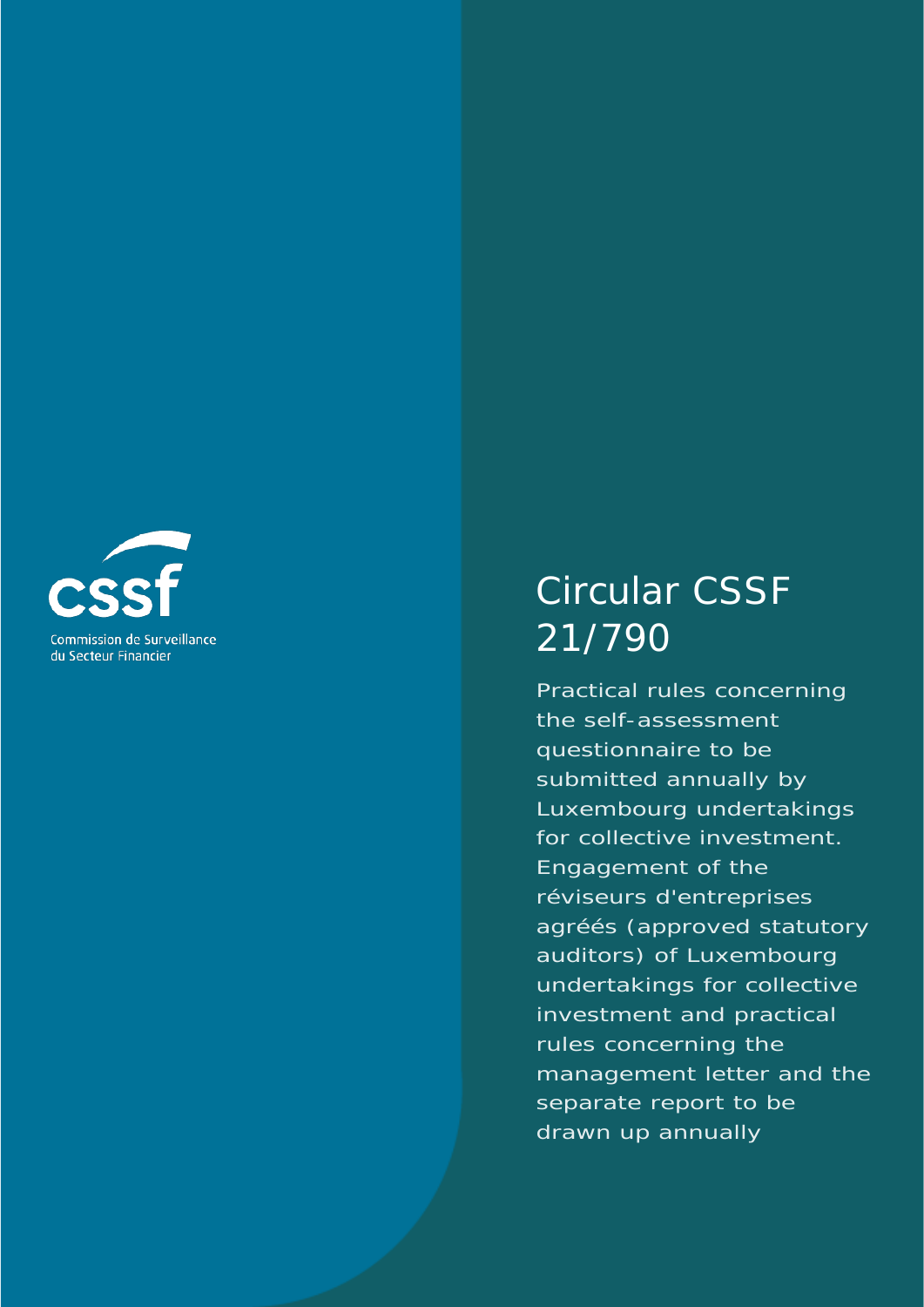

In case of discrepancies between the French and the English texts, the French text shall prevail.

# **Circular CSSF 21/790**

**Re**: Practical rules concerning the self-assessment questionnaire to be submitted annually by Luxembourg undertakings for collective investment.

Engagement of the *réviseurs d'entreprises agréés* (approved statutory auditors) of Luxembourg undertakings for collective investment and practical rules concerning the management letter and the separate report to be drawn up annually

Ladies and Gentlemen,

Luxembourg, 17 December 2021

**To all Luxembourg undertakings for collective investment and to those involved in the operation and audit of such entities**

The purpose of this circular is to define the practical rules concerning the preparation and annual submission of the below-mentioned documents by Luxembourg undertakings for collective investment ("UCIs") and their *réviseurs d'entreprises agréés* (approved statutory auditors, "REA").

More specifically, this circular introduces, on the one hand, a self-assessment questionnaire to be completed on an annual basis by UCIs and details the information to be spontaneously transmitted by UCIs to the CSSF in case the REA issues a modified audit opinion in the context of the statutory audit of accounting data included in the annual report of a UCI ("statutory audit").

On the other hand, this circular broadly details the role and engagement of a REA in the context of the statutory audit of UCIs. Moreover, it establishes a specific regulatory framework applicable to the management letter and also introduces a separate report ("separate report"). Both documents must be drawn up by the UCIs' REAs on an annual basis. The separate report includes procedures that the CSSF requests the REA to perform in relation to the UCI's self-assessment questionnaire.

This circular also repeals Circular CSSF 02/81 relating to the guidelines concerning the task of auditors of undertakings for collective investment, pursuant to the repealing provisions of Section 5.1.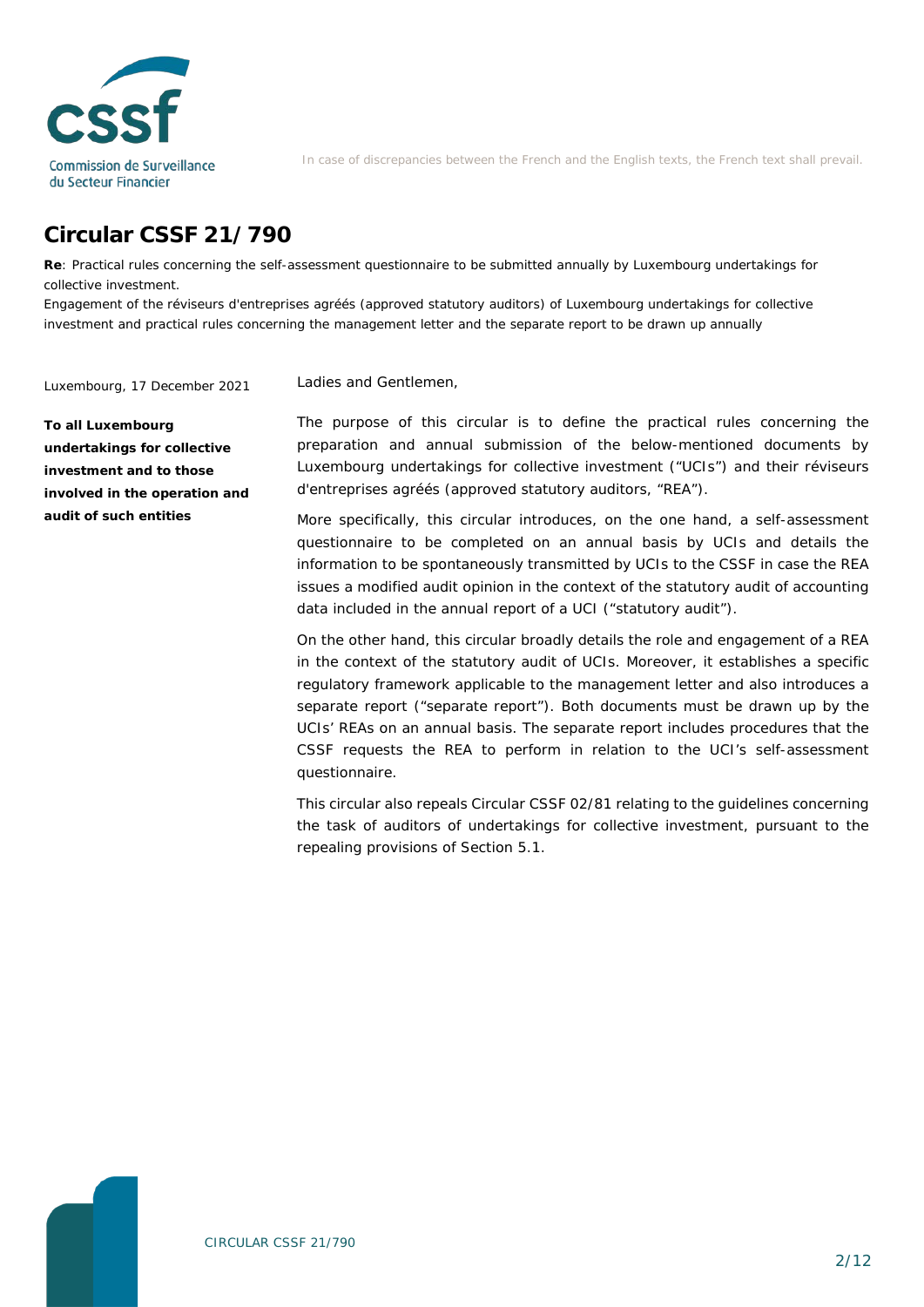

#### **TABLE OF CONTENTS**

| 1. | Scope and legal basis                                                                                           |                                                                                                                      | 4  |
|----|-----------------------------------------------------------------------------------------------------------------|----------------------------------------------------------------------------------------------------------------------|----|
| 2. | Rules applicable to UCIs:                                                                                       |                                                                                                                      | 5  |
|    | 2.1                                                                                                             | Self-assessment<br>questionnaire<br>to<br>be<br>submitted annually by UCIs and practical rules<br>associated with it | 5  |
|    | 2.2                                                                                                             | Follow-up on modified audit opinions issued<br>by REAs in the context of the statutory audit<br>of UCIs              | 6  |
| 3. | Practical rules concerning the engagement of REAs for<br><b>UCIS</b>                                            |                                                                                                                      | 7  |
|    | 3.1                                                                                                             | The statutory audit of a UCI                                                                                         |    |
|    | 3.2                                                                                                             | The management letter                                                                                                | 8  |
|    | 3.3                                                                                                             | The separate report                                                                                                  | 9  |
| 4. | Procedures for the preparation and filing of the self-<br>assessment questionnaire, the separate report and the |                                                                                                                      |    |
|    | management letter                                                                                               |                                                                                                                      | 10 |
| 5. | Final provisions                                                                                                |                                                                                                                      | 10 |
|    | 5.1                                                                                                             | Repealing provisions                                                                                                 | 10 |
|    | 5.2                                                                                                             | Entry into force                                                                                                     | 11 |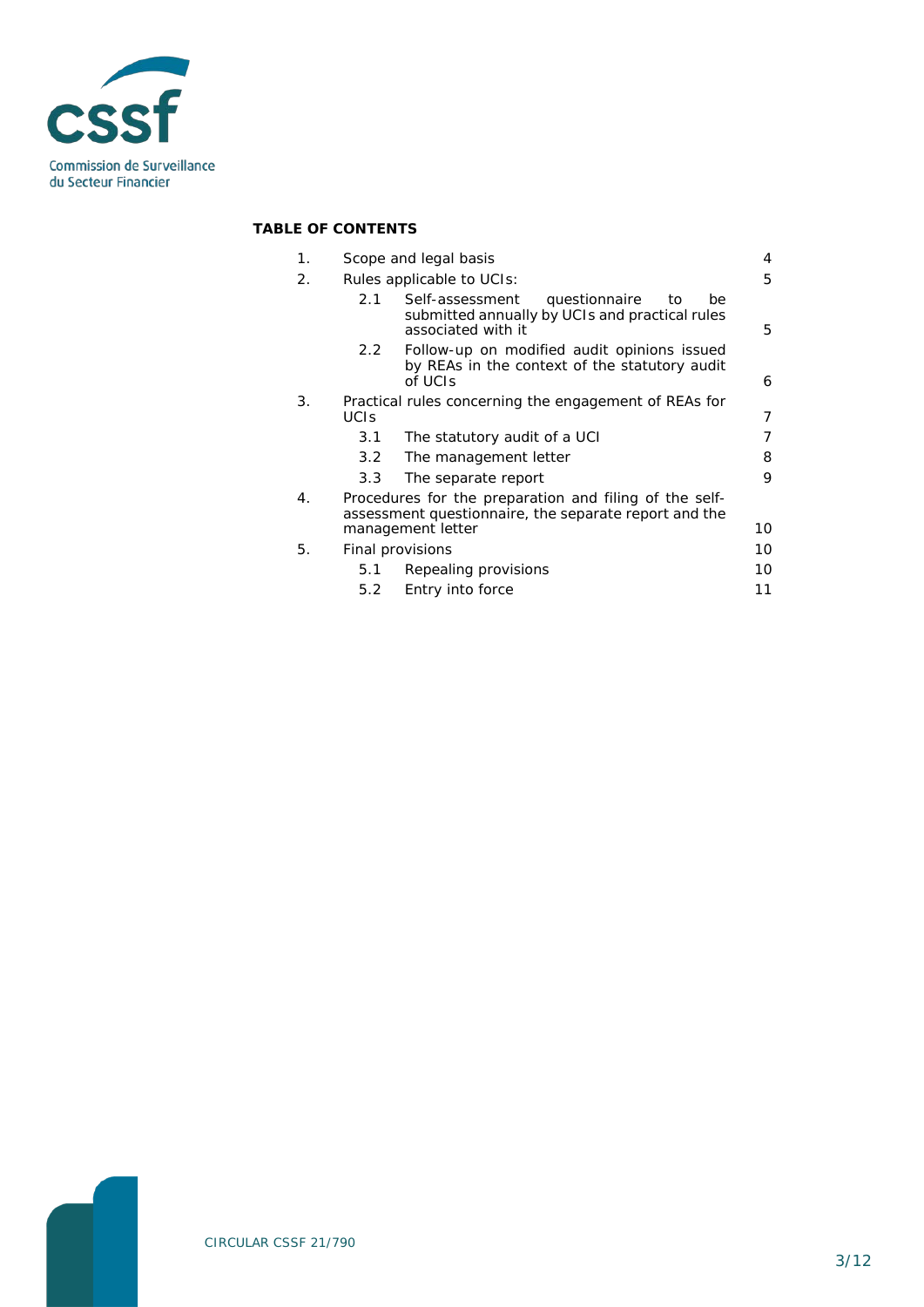

# **1. Scope and legal basis**

<span id="page-3-0"></span>This circular applies to the following UCIs:

- undertakings for collective investment subject to Part I of the Law of 17 December 2010, as amended, ("UCI Law")("UCITS");
- undertakings for collective investment subject to Part II of the UCI Law ("UCIs subject to Part II of the UCI Law");
- specialised investment funds governed by the Law of 13 February 2007, as amended, ("SIF Law")("SIFs");
- investment companies in risk capital governed by the Law of 15 June 2004 ("SICAR Law") ("SICARs");

The requirements introduced by this circular are notably based on the following legal provisions:

- The self-assessment questionnaire as well as the requirement to spontaneously transmit information to the CSSF where the REA issues a modified audit opinion in the context of the statutory audit, as specified in Section 2 of this circular, are introduced pursuant to Article 147(2) of the UCI Law, Article 45(3) of the SIF Law and Article 32 of the SICAR Law, which allow the CSSF to require, as part of its supervisory mission, the provision of information from UCIs falling within the scope of this circular.
- The definition of the specific regulatory framework applicable to the management letter to be drawn up by the REA, as specified in Section 3 of this circular, results from Article 154(3) of the UCI Law, Article 55(3) of the SIF Law and Article 27(3) of the SICAR Law, which allow the CSSF to set rules on the scope of the mandate for the audit of the annual accounting documents of the UCIs falling within the scope of this circular and on the content of the reports and written comments issued by the REA.
- The separate report to be drawn up by the REA, as specified in Section 3 of this circular, is introduced pursuant to Article 154(3) of the UCI Law, Article 55(3) of the SIF Law and Article 27(3) of the SICAR Law, which allow the CSSF to instruct a REA to carry out audits on one or several aspects of the activity and operation of the UCIs falling within the scope of this circular.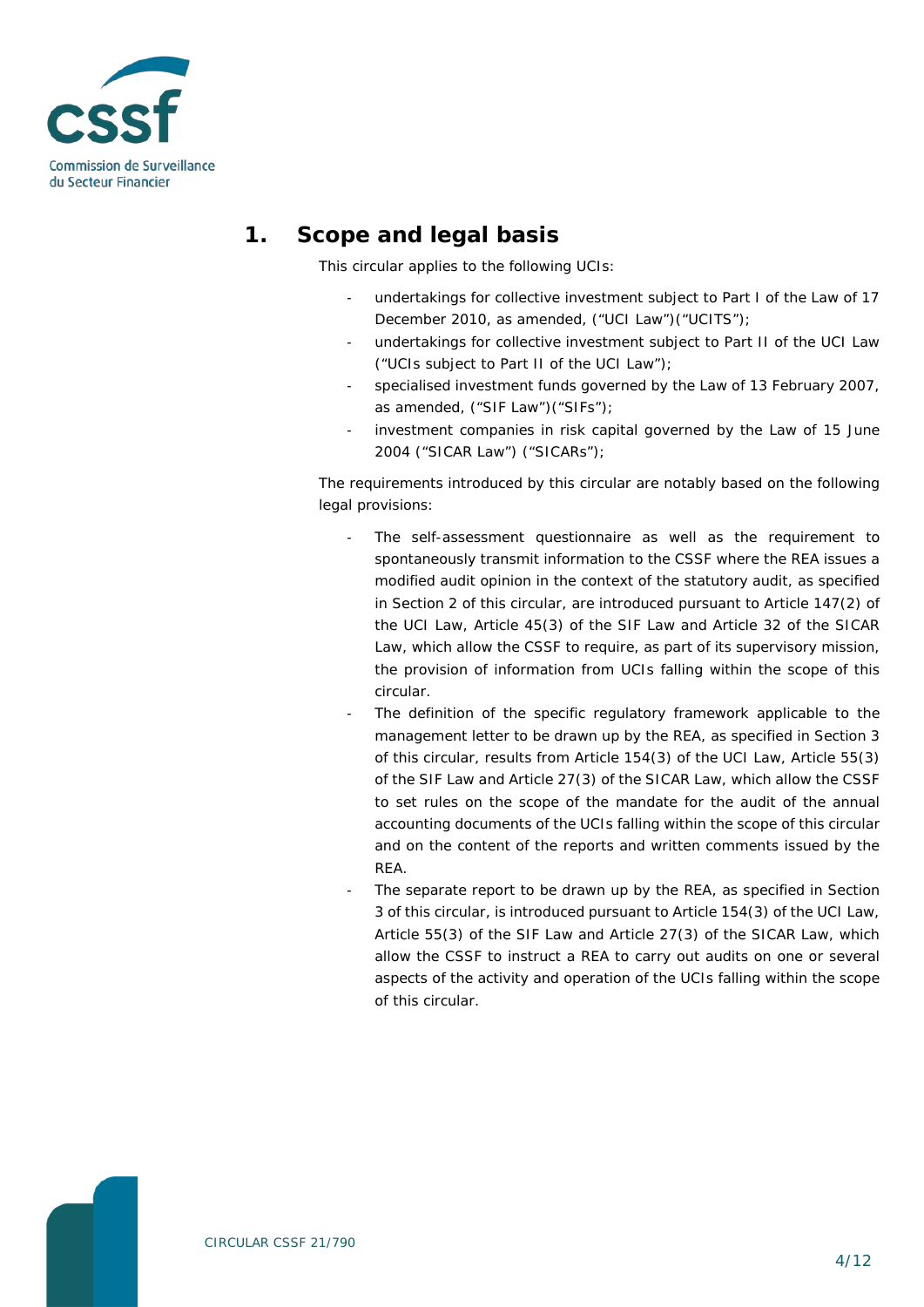

## <span id="page-4-0"></span>**2. Rules applicable to UCIs**

#### <span id="page-4-1"></span>**2.1 Self-assessment questionnaire to be submitted annually by UCIs and practical rules associated with it**

This circular introduces, pursuant to Article 147(2) of the UCI Law, Article 45(3) of the SIF Law and Article 32 of the SICAR Law, a self-assessment questionnaire to be completed by UCITS, UCIs subject to Part II of the UCI Law, SIFs and SICARs for each year or period in respect of which a statutory audit was carried out in accordance with Article 154(1) of the UCI Law, Article 55(1) of the SIF Law and Article 27(1) of the SICAR Law. The self-assessment questionnaire is available to UCIs via the eDesk portal [\(https://edesk.apps.cssf.lu\)](https://edesk.apps.cssf.lu/).

The self-assessment questionnaire includes questions on predefined topics and takes into account the characteristics of the different types of UCIs concerned as well as the risks associated with them (e.g. asset valuation, compliance of investments, costs/expenses). Its main purpose is to request UCIs to perform a self-assessment of their compliance with the legal and regulatory requirements.

Depending on the developments of the legal and regulatory requirements applicable to UCIs as well as on the prudential supervision requirements, the self-assessment questionnaire may be adapted over the coming years. The fight against money laundering and terrorist financing, which has been addressed, among others, in Circular CSSF 21/788, is not covered in this self-assessment questionnaire.

The UCI's *dirigeants* (executives) as referred to in Article 129(5) of the UCI Law, Article 42(3) of the SIF Law and Article 12(3) of the SICAR Law are responsible for the content of the self-assessment questionnaire. For the purpose of filling out the self-assessment questionnaire, the *dirigeants* must put in place adequate organisational processes within the UCI to allow the retrieval of any information needed from the service providers (e.g. the investment fund manager) to provide answers to different questions.

Before submitting the self-assessment questionnaire to the CSSF, the UCI's *dirigeants* must review and validate its content.

The self-assessment questionnaire must be submitted to the CSSF within three months after the end of the UCITS' financial year and four months after the end of the financial year for UCIs subject to Part II of the UCI Law, SIFs and SICARs.

In case of deregistration of the UCI from the official list, the self-assessment questionnaire covering the period from the last year-end to the date of deregistration will be required, in principle, within the same time frames of three months for UCITS and four months for the other types of UCIs.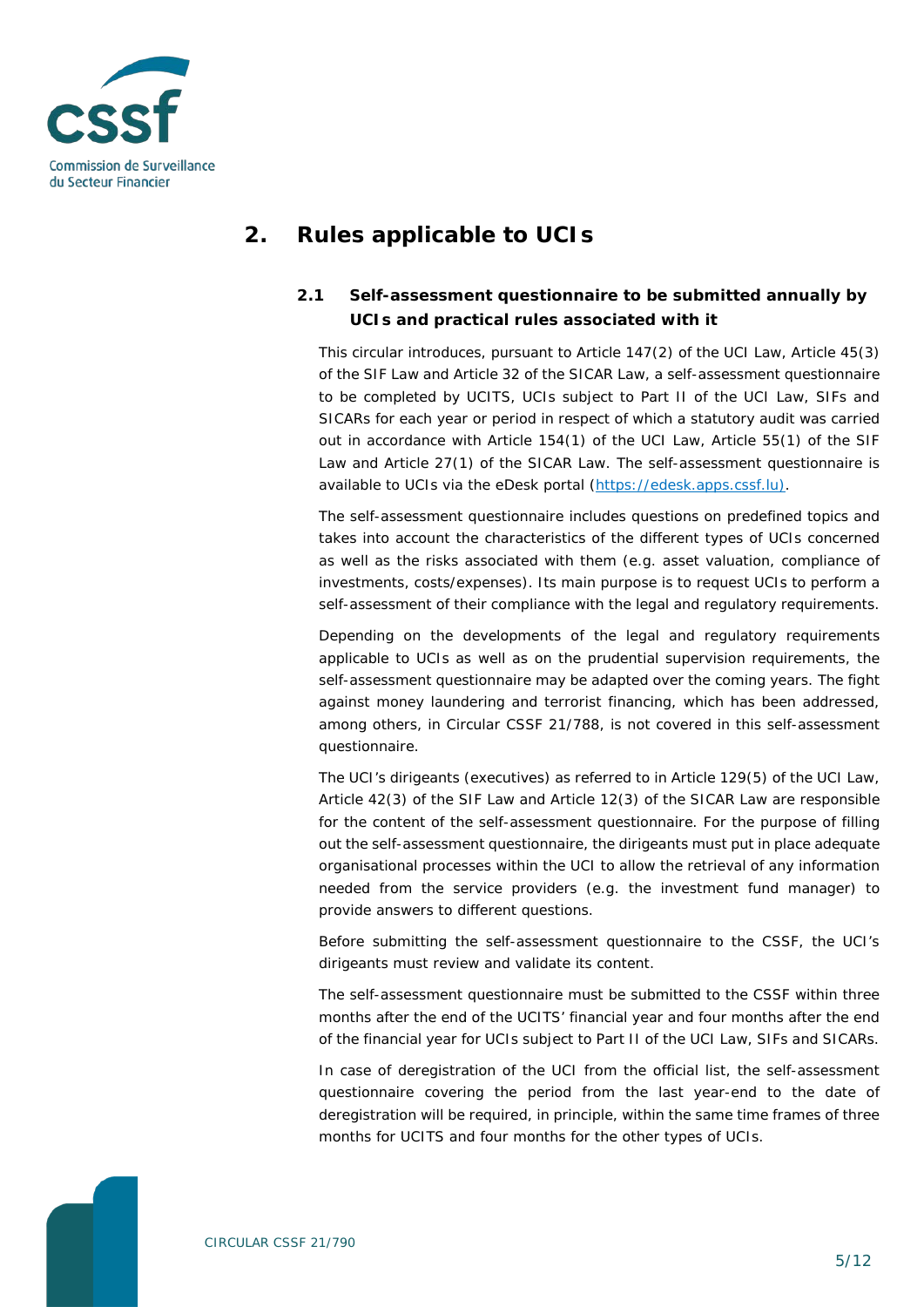

The above-mentioned submission deadlines may be reviewed by the CSSF over the coming years.

#### <span id="page-5-0"></span>**2.2 Follow-up on modified audit opinions issued by REAs in the context of the statutory audit of UCIs**

UCITS, UCIs subject to Part II of the UCI Law, SIFs and SICARs must be subject to a statutory audit, in accordance with Article 154(1) of the UCI Law, Article 55(1) of the SIF Law and Article 27(1) of the SICAR Law. The REA's report and, where applicable, its qualifications, are set out in full in each annual report.

In this context, for every audit report drawn up by the REA that includes a modified audit opinion at the level of one or more sub-funds of the UCI and/or of the UCI as a whole, the UCI's *dirigeants* must send a letter to the CSSF, without having been expressly required to do so by the latter, explaining the underlying reasons for the modified audit opinion, its impact on the UCI and its investors as well as the corrective measures, including the timeline for their implementation, taken by the *dirigeants*.

The specific information that UCIs must transmit to the CSSF in this context, pursuant to Article 147(2) of the UCI Law, Article 45(3) of the SIF Law and Article 32 of the SICAR Law, is detailed on the CSSF's website under [https://www.cssf.lu/en/investment-funds-vehicles/,](https://www.cssf.lu/en/investment-funds-vehicles/) in a specific section concerning the periodic transmission of information for the type of UCI falling within the scope of this circular.

A modified audit opinion refers to qualified opinions, adverse opinions and disclaimer opinions. Matter paragraphs and information paragraphs are not concerned by this requirement.

The above-mentioned letter must be submitted to the CSSF within one month after the publication of the annual report, considering that UCITS must publish an annual report, pursuant to Article 150 of the UCI Law, within four months after the end of their financial year and that UCIs subject to Part II of the UCI Law, SIFs and SICARs must publish such annual report, pursuant to Article 150 of the UCI Law, Article 52 of the SIF Law and Article 23 of the SICAR Law, within six months after the end of their financial year.

The letter, signed by the UCI's *dirigeants*, must be transmitted to the CSSF at the email address: opc\_sp\_courrier@cssf.lu and all supporting information and documents must be enclosed.

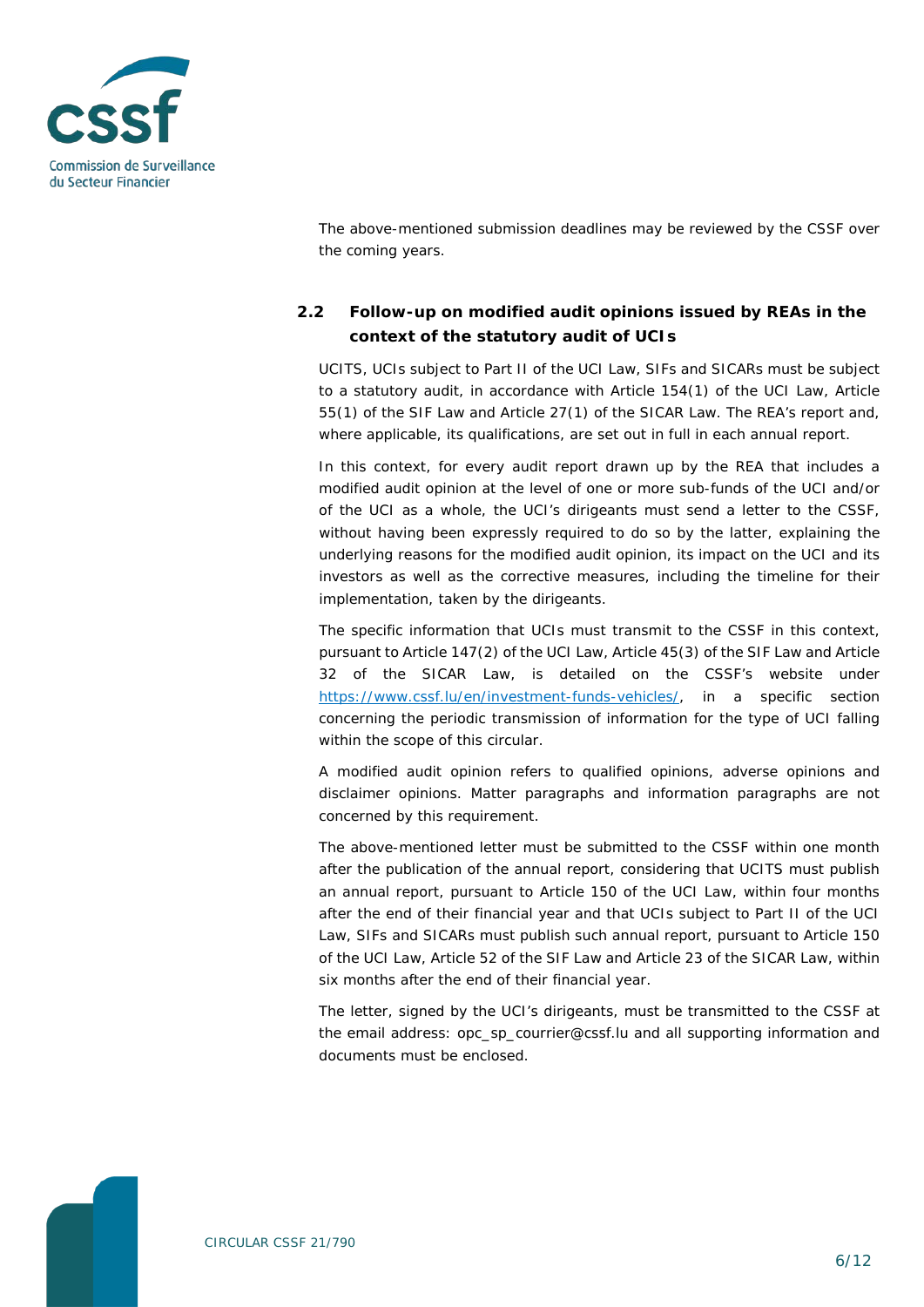

# <span id="page-6-0"></span>**3. Practical rules concerning the engagement of REAs for UCIs**

UCITS, UCIs subject to Part II of the UCI Law, SIFs and SICARs must entrust the statutory audit to a REA on an annual basis, in accordance with Article 154(1) of the UCI Law, Article 55(1) of the SIF Law and Article 27(1) of the SICAR Law.

In this context, this circular defines, pursuant to Article 154(3) of the UCI Law, Article 55(3) of the SIF Law and Article 27(3) of the SICAR Law, a specific regulatory framework applicable to the management letter that the REA will have to draw up to the attention of the UCI's *dirigeants* and the CSSF.

Moreover, in accordance with these same articles, this circular introduces a separate report to be drawn up annually by the REA, notably in relation to the UCIs' self-assessment questionnaire, in compliance with the details provided in Section 3.3. below.

In accordance with Article 32(2) of the Law of 23 July 2016 concerning the audit profession, the audited entity and the REA, the *cabinet de révision agréé* (approved audit firm) or the audit firm must inform the CSSF of the dismissal or resignation of the REA, the *cabinet de révision agréé* (approved audit firm) or the audit firm during the term of appointment and provide an adequate explanation of the reasons therefor.

The CSSF will analyse for each request to change the *cabinet de révision agréé* (approved audit firm) the reasons for the envisaged change and will assess whether, when selecting a new *cabinet de révision agréé* (approved audit firm), the UCI has carefully assessed the adequacy of the competences and resources of the new *cabinet de révision agréé* (approved audit firm) considering the type and volume of the UCI's activities.

#### <span id="page-6-1"></span>**3.1 The statutory audit of a UCI**

Pursuant to Article 33 of the Law of 23 July 2016 concerning the audit profession, the statutory audit of a UCI must be performed in compliance with the international auditing standards as adopted by the European Commission and the standards issued by the CSSF.

On this basis, the REA must present the results of the statutory audit in an audit report which includes its audit opinion.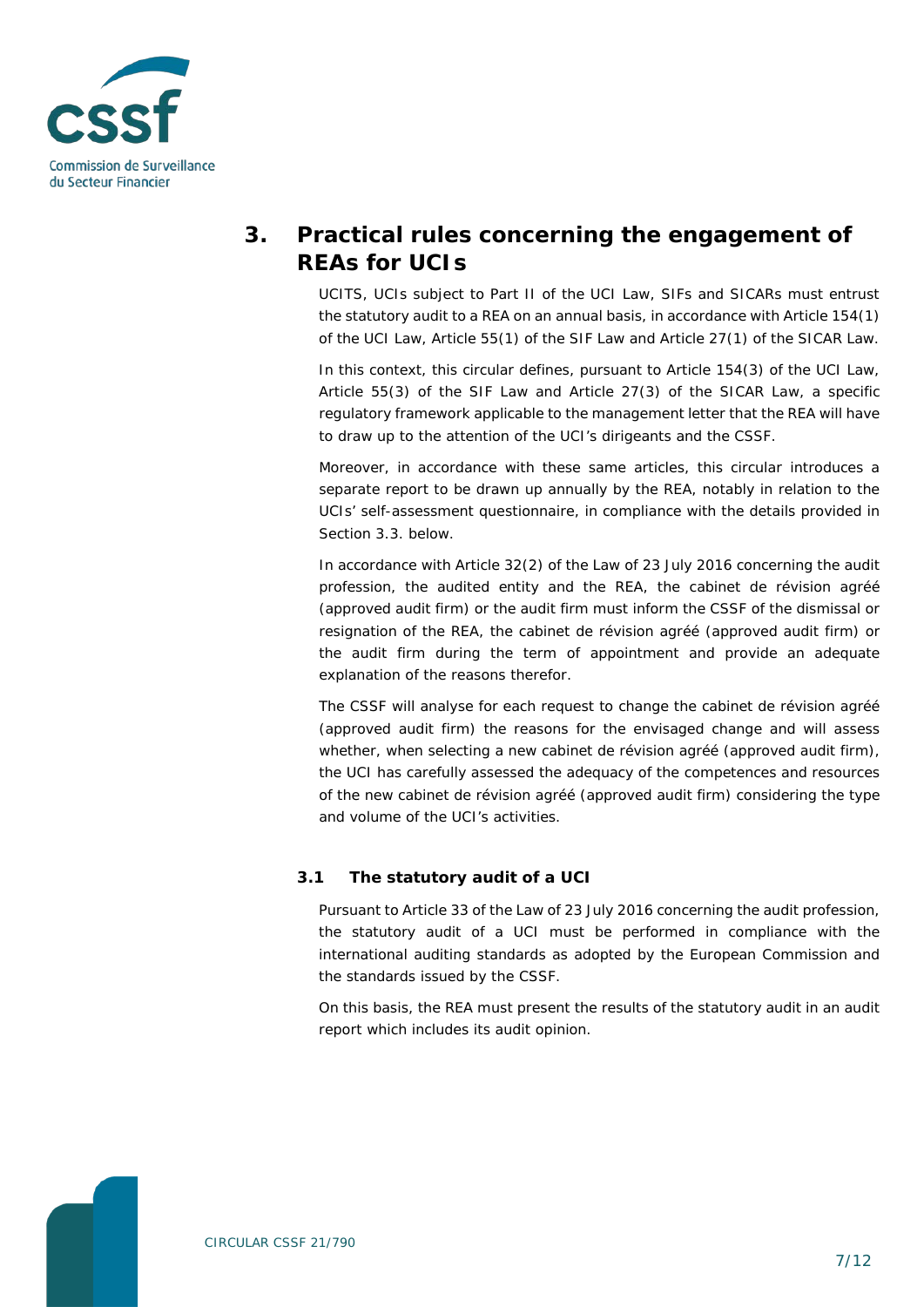

#### <span id="page-7-0"></span>**3.2 The management letter**

This circular introduces a specific regulatory framework for the management letter that REAs must draw up for each year or period subject to a statutory audit to the attention of the *dirigeants* of UCITS, UCIs subject to Part II of the UCI Law, SIFs and SICARs. The management letter form is available to REAs via the eDesk portal [\(https://edesk.apps.cssf.lu\)](https://edesk.apps.cssf.lu/).

Once finalised by the REAs, the UCI's *dirigeants* must submit the management letter to the CSSF via the eDesk portal.

In the context of the management letter, the REA is not required to carry out any further procedures other than those already performed during the statutory audit and any other legal or regulatory duties concerning the UCIs for the same financial year.

Among the weaknesses identified or points needing improvement having been brought to the attention of the UCI's *dirigeants*, the REA determines, according to his/her professional judgement, the items whose importance requires that they have to be reported in the management letter.

The management letter must include, at least, the following findings:

- an important weakness or a point needing improvement communicated to whom it concerns in accordance with:
	- o ISA 260 "Communication with those charged with governance";
	- o ISA 265 "Communicating deficiencies in internal control to those charged with governance and management";
- any other weakness or point needing improvement which, based on the professional judgement of the REA, is of sufficient importance to be brought to the attention of the UCI's *dirigeants* or the CSSF.

The management letter must also include the follow-up of the weaknesses or points needing improvement raised in the management letters issued in preceding financial years and that have not been "closed" in the previous management letter. The weakness or point needing improvement is considered as "closed" where the necessary corrective measures have been taken to remedy this weakness or point needing improvement and where the UCI's *dirigeants* have put in place appropriate measures to prevent their recurrence.

Every weakness or point needing improvement raised by the REA must be linked to a topic selected from a list of subjects predefined by the CSSF, included in the management letter form available on the eDesk portal. The REA must also provide additional information by responding to a questionnaire, included in the same management letter form, in order to allow the CSSF to determine the risk level for each weakness or point of improvement. This risk level will be taken into account in the prudential supervisory approach of the CSSF for UCIs.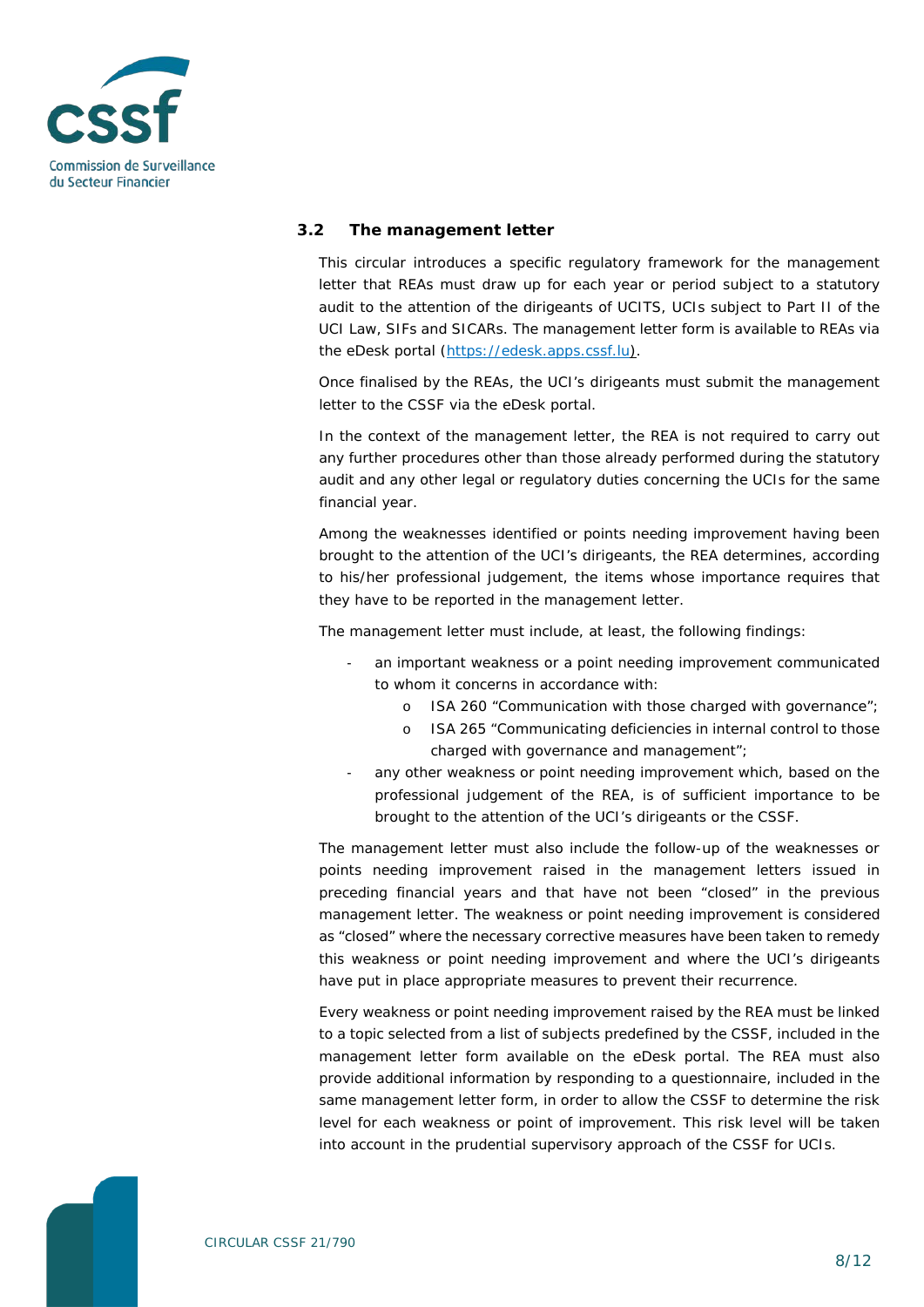

Moreover, every weakness or point needing improvement must be accompanied by the comments of the UCI's *dirigeants*, which must mandatorily include, among others, the following information:

- a detailed explanation of the reasons and circumstances related to the occurrence of the weakness or point needing improvement raised by the REA;
- a detailed explanation of the measures taken or decided in order to remedy the weakness or point needing improvement and to prevent their recurrence in the future. These measures must be accompanied by a detailed remediation plan with a related timetable.

If the UCI's *dirigeants* do not remedy the weaknesses or points needing improvement raised by the REA in the management letter in a timely manner and within a reasonable time frame, the REA will issue this management letter specifying that no comments have been received by the UCI's *dirigeants* on the weaknesses or points raised.

Where the REA did not identify any issue to be included in the management letter, the REA will still have to validate the form "management letter" via the eDesk portal, specifying that no issue has been raised by using the specific field provided for that purpose in the form (i.e. "No comment ML").

The management letter must be submitted to the CSSF by the UCI's *dirigeants* within four months after the end of the UCITS' financial year and six months after the end of the financial year for UCIs subject to Part II of the UCI Law, SIFs and SICARs.

#### <span id="page-8-0"></span>**3.3 The separate report**

This circular introduces a separate report to be completed by the REAs of UCITS, UCIs subject to Part II of the UCI Law, SIFs and SICARs, for each year or period for which a self-assessment questionnaire has been submitted by the UCI. The purpose of this new report, which must be filled in via the eDesk portal under [https://edesk.apps.cssf.lu,](https://edesk.apps.cssf.lu/) is notably to ensure the reliability of the answers provided by the UCI in the self-assessment questionnaire and to provide answers to a set of questions determined by the CSSF.

The drawing-up of a separate report consists of a set of procedures defined by the CSSF to be implemented by the REA, broken down into predefined topics. These procedures are directly indicated in the separate report.

Depending on the developments of the legal and regulatory requirements applicable to UCIs as well as on the prudential supervision requirements, the procedures to be implemented by the REA may be adapted over the coming years, notably following amendments to the self-assessment questionnaire.

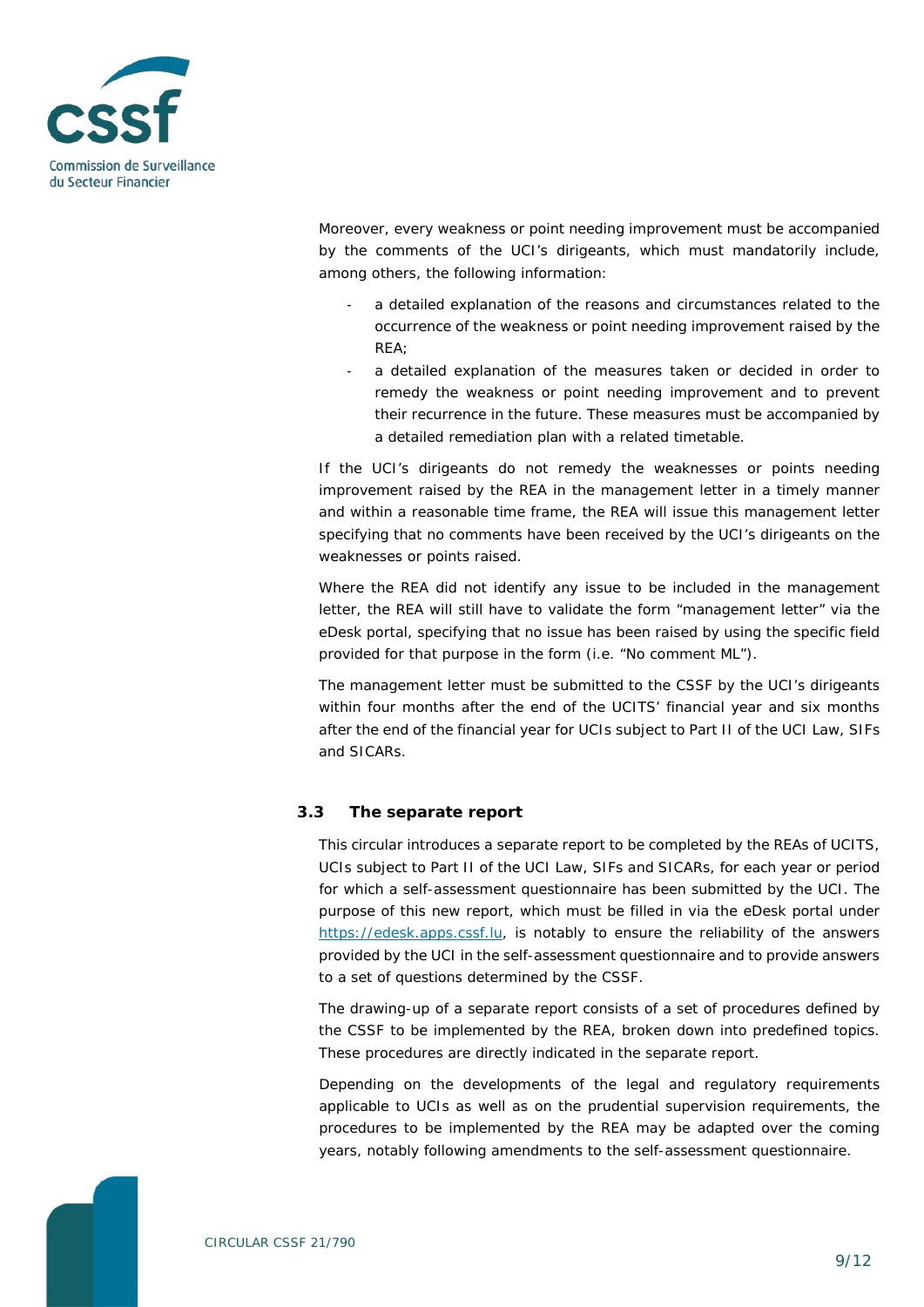

The results of these procedures are documented in the separate report in the form of answers to a set of mainly closed-ended questions and they do not result in an opinion in accordance with auditing, insurance or any related services standards. Any comments by the REA in the empty text fields of this questionnaire must be concise, clear and provide answers to the questions asked.

The separate report must be submitted by the UCI's *dirigeants* to the CSSF within five months after the end of the UCITS' financial year and six months after the end of the financial year for UCIs subject to Part II of the UCI Law, SIFs and SICARs.

In case of deregistration of the UCI from the official list, the report covering the period from the last year-end to the date of the deregistration will be required, in principle, within the same time frames of five months for UCITS and of six months for the other types of UCIs.

<span id="page-9-0"></span>The above-mentioned submission deadlines may be reviewed by the CSSF for the following years.

### **4. Procedures for the preparation and filing of the self-assessment questionnaire, the separate report and the management letter**

The procedures and explanations on the practical arrangements for the preparation and filing of the self-assessment questionnaire, the separate report and the management letter will be made available to the UCI and its REA on the eDesk portal [\(https://edesk.apps.cssf.lu\)](https://edesk.apps.cssf.lu/) under the heading "Investment funds and vehicles/Investment fund managers".

The requirements relating to the procedures and requests to the CSSF via the eDesk portal have been detailed in Circular CSSF 19/721.

<span id="page-9-1"></span>The "Authentication and user account management" user guide is available to UCIs and REAs on the eDesk portal of the CSSF.

### **5. Final provisions**

#### <span id="page-9-2"></span>**5.1 Repealing provisions**

At the entry into force of this circular, Circular CSSF 02/81 on the guidelines concerning the task of auditors of undertakings for collective investment as well as Chapter P of Circular CSSF 91/75 on the obligation of UCIs to inform the CSSF of the audit performed by the REA will be repealed.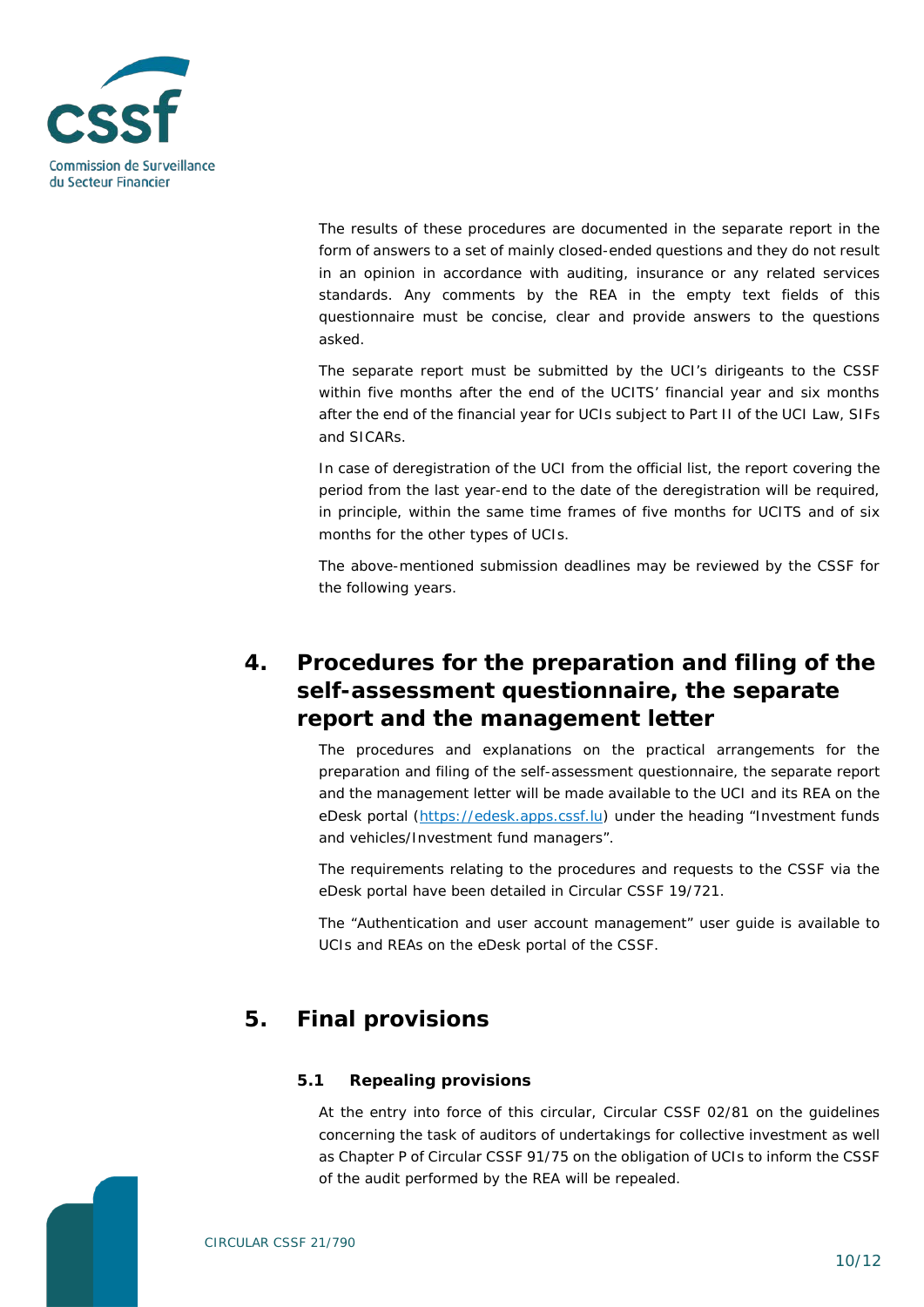

Moreover, for the financial years closing on or after 30 June 2022, the management letter for UCIs will no longer have to be transmitted to the CSSF pursuant to the provisions of Circular CSSF 19/708.

#### <span id="page-10-0"></span>**5.2 Entry into force**

For UCITS and UCIs subject to Part II of the UCI Law, the instructions of this circular must be complied with in their entirety for the financial years closing on or after 30 June 2022. For these UCIs, all financial years closing as from that date will thus fall within the scope of this circular.

For SIFs and SICARs, the instructions of this circular must be complied with for the financial years closing on or after 30 June 2022, with the exception of the provisions relating to the separate report in Section 3.3 of this circular. The provisions concerning the separate report must be complied with by SIFs and SICARs for the financial years closing on or after 30 June 2023. For these UCIs, all financial years closing as from the above-mentioned dates will thus fall within the scope of this circular.

**Claude WAMPACH** Director

**Marco ZWICK** Director

**Jean-Pierre FABER** Director

**Françoise KAUTHEN** Director

**Claude MARX** Director General